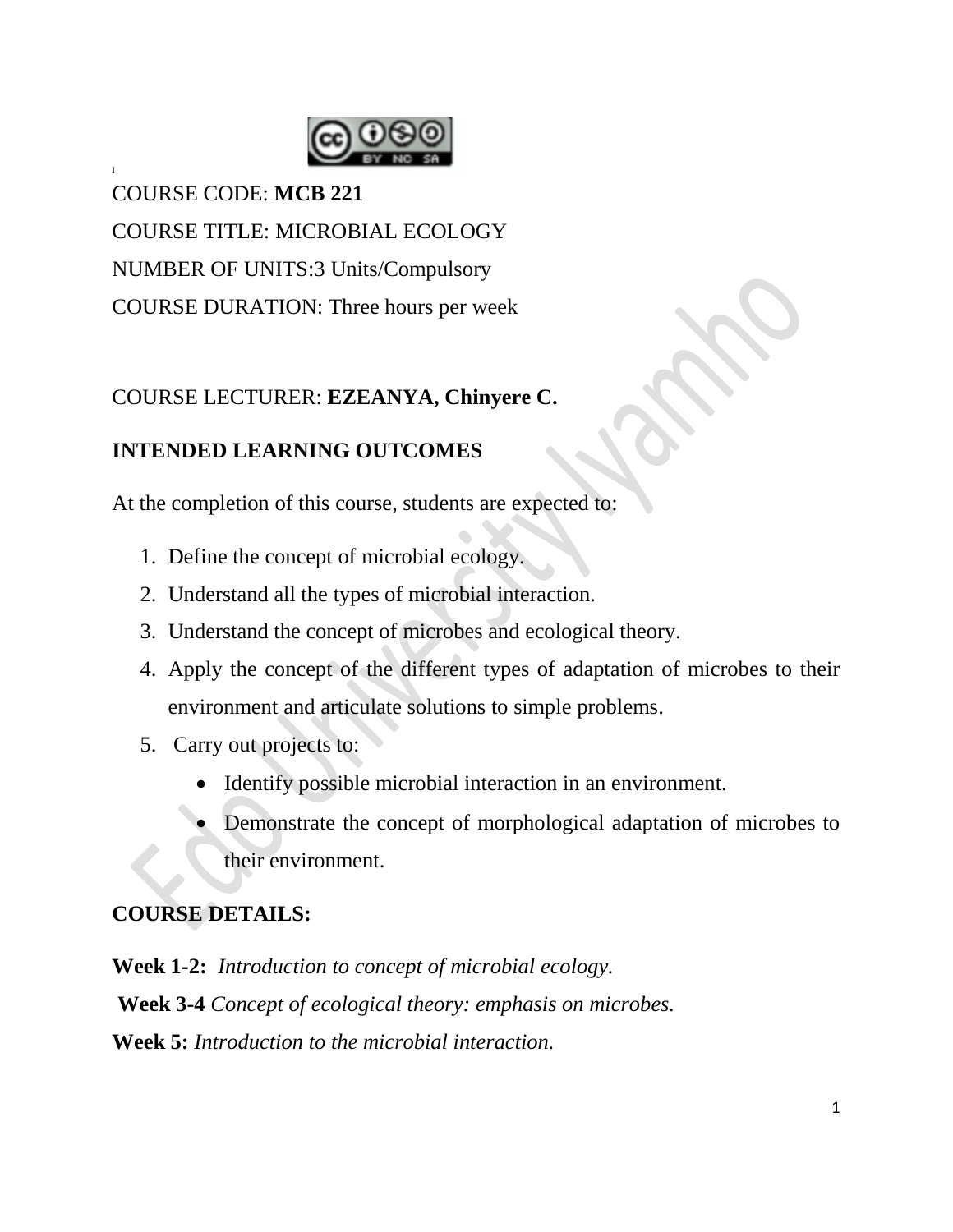**Week 6-7***: Compare and contrast the different types of microbial interactions, understanding the advantages and disadvantages of each type.*

**Week 8-9** *Introduction to the concept of adaptation and discussion of the various forms of adaptation: physiological, biological, morphological and genetic. Week 10-11: Projects.*

**Week 12** *Revision*

### **RESOURCES**

|  | • Lecturer's Office Hours: |  |  |  |
|--|----------------------------|--|--|--|
|--|----------------------------|--|--|--|

| • EZEANYA, Chinyere C. | Mondays: 12:30-2:30pm. |               |
|------------------------|------------------------|---------------|
| Course                 | lecture                | <b>Notes:</b> |

### **http://www.edouniversity.edu.ng/oer/micro/mcb221.pdf**

• **Books:**

• *Microbial Ecology* by Larry L. Baron, Diana E. Northup. 2011. ISBN: 978-0- 470-04817-7 (recommended).

### **Course Project:**

- Multiple parts (2 or 3).
- Must be done in the Microbiology Laboratory.
- Homeworks + Project:  $\sim$  30% of final grade.
- **Exams:**
- Final, comprehensive (according to university schedule):  $\sim$  70% of final grade

#### **Assignments & Grading**

• **Academic Honesty:** All group work should be done in teams, otherwise stated.

• General solution to problems should be discussed extensively in groups but must have individual write ups.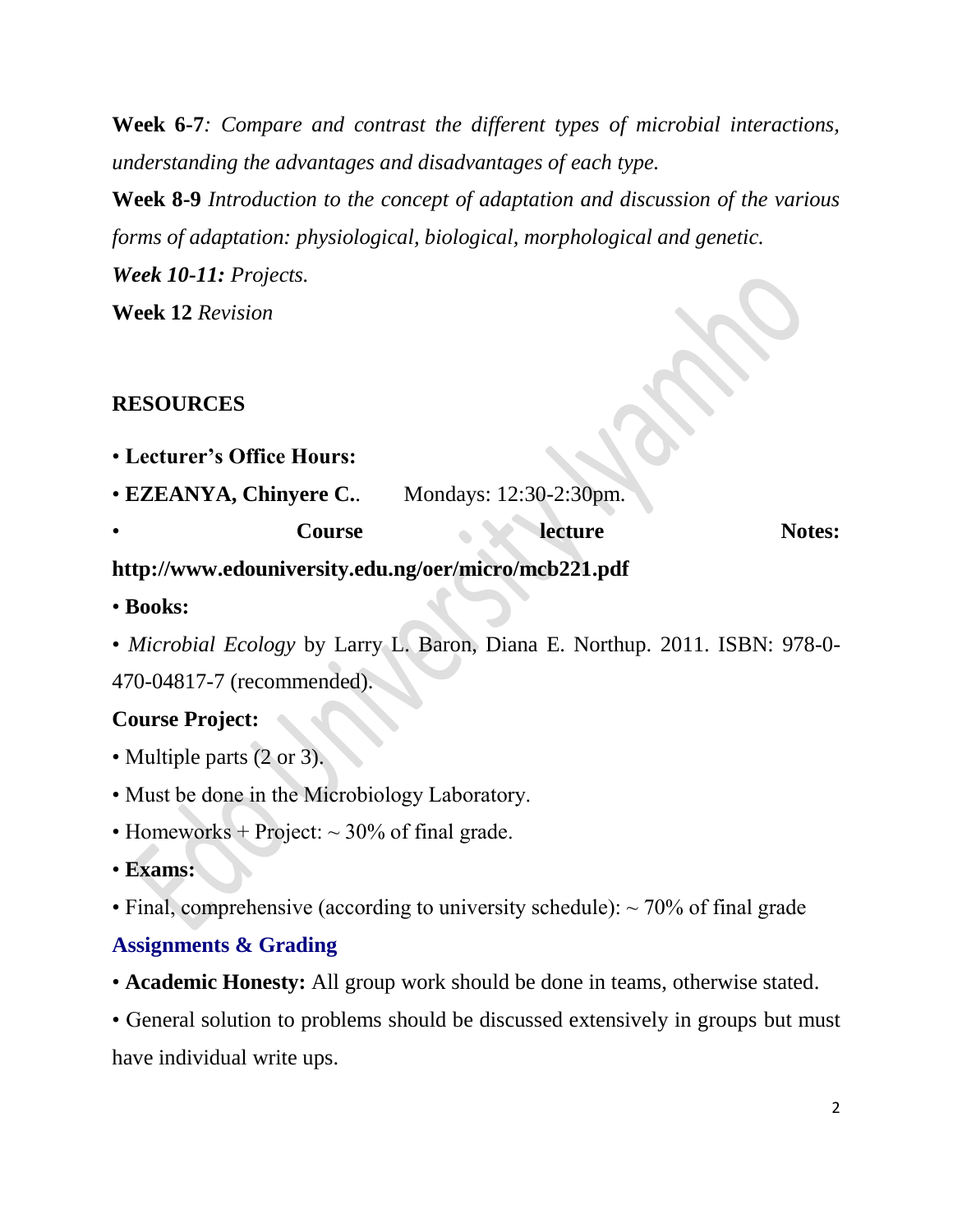### **NO LATE HOMEWORKS ACCEPTED**

- All home works are to be submitted online on the class group platform.
- All home works are due at the time stated.
- Late projects will not be accepted.

### **PREAMBLE:**

Microorganisms are organisms that cannot be perceived with unaided eyes. They are cosmopolitan in nature and postulate the greatest multiplicity of life. They form varied level of interaction with their environment and other organisms. Microbial response to environmental conditions is regulated by their adaptation features. Microorganisms have acquired a group of specialized mechanisms which support both individual cells and cellular populations to identify ecological changes.

### **TYPES OF MICROBES**

Microbes are divided into six groups:

- Archaea
- Bacteria
- Fungi
- **Protists**
- Viruses
- Prions

MICROBIAL ECOLOGY by **EZEANYA C. CHINYERE** is licensed under a [Creative Commons](http://creativecommons.org/licenses/by-nc-sa/4.0/)  [Attribution-NonCommercial-ShareAlike](http://creativecommons.org/licenses/by-nc-sa/4.0/) [4.0 International License](http://creativecommons.org/licenses/by-nc-sa/4.0/)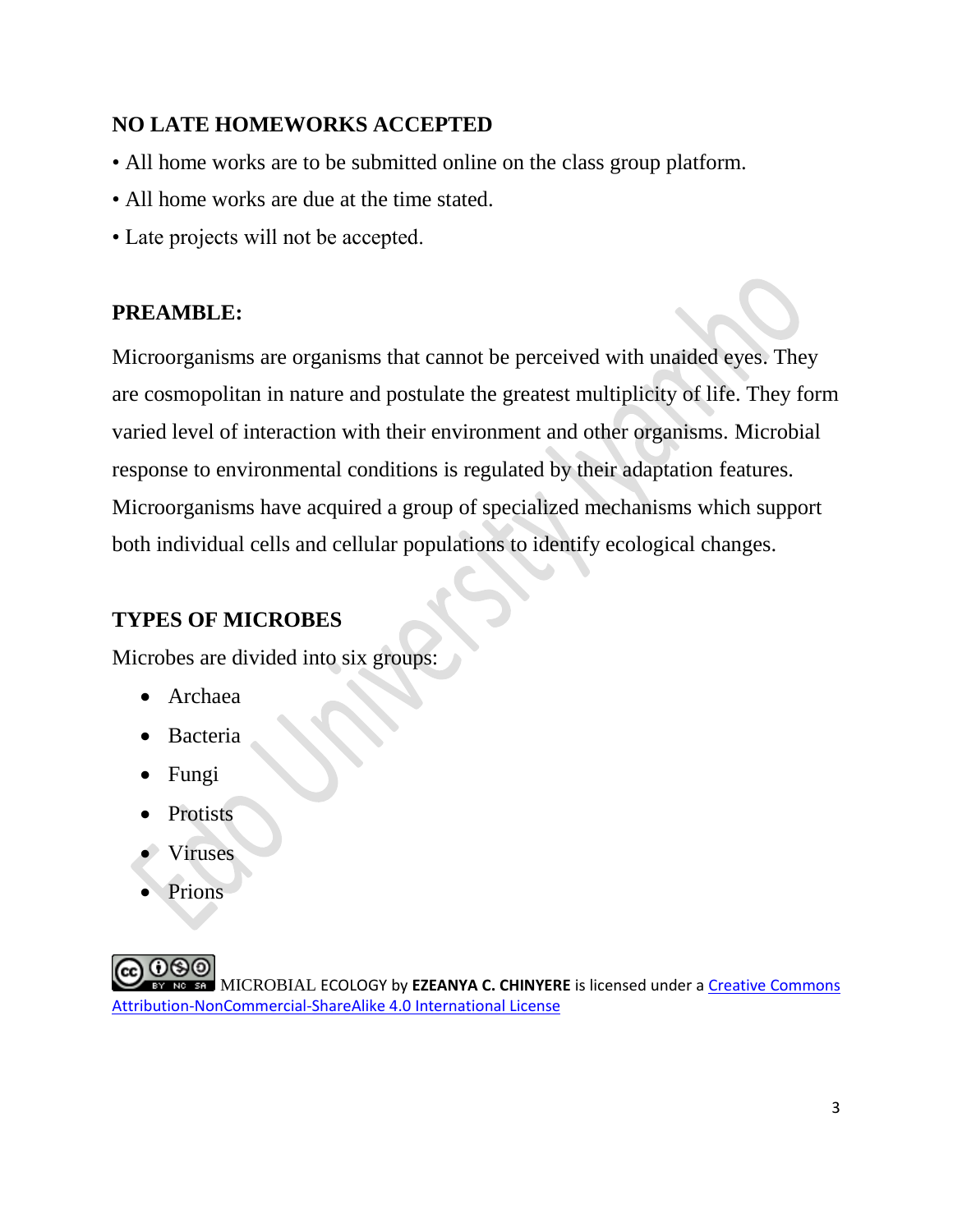### **MICROBIAL INTERACTIONS**

The inter-and the intra- relationship among various microorganisms which is occasionally positive or negative is called MICROBIAL INTERACTION**.** Positive microbial interactions are described as SYMBIOSIS. Symbiosis is a mutual relationship or a close association between two or more different species of microorganism. On the other hand, there could be negative microbial interaction which is described as ANTIBIOSIS such as bacteria to bacteria interaction.

#### **Types of interactions**



These are the three major types of interaction. Commensalism and Mutualism are all positive interactions whereas Parasitism is antibiosis. Other types of microbial interaction include:

- Neutralism
- Predation
- Amensalism
- Competition
- Cooperation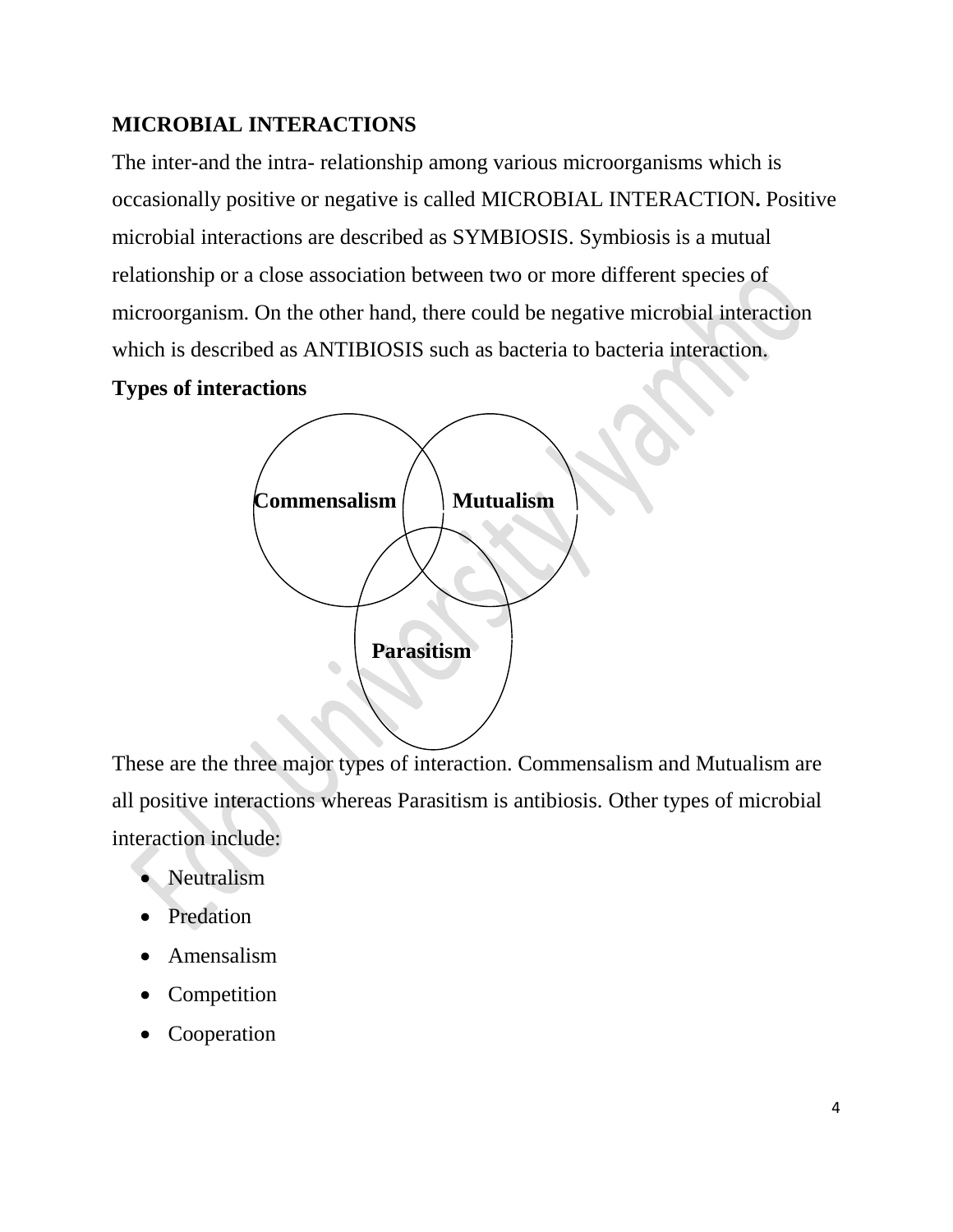**Commensalism:** This interaction involves one organism benefiting from the association while the other is neither harm nor benefits. It is a unidirectional association as only one organism benefits. The organism benefitted is called the commensal while the other organism that is neither benefitted nor harmed is called the host.

#### **Examples;**

 $\triangleleft$  Bacteria habiting the human gut.

**Mutualism**: Here, both microorganism have an essential association. Thus, both gain from the association and require each other to survive. The association is highly specific. The organism involved in this type of interaction is called the mutualist.

### **Examples;**

- ◆ Rhizobium bacteria growing in nodules on the roots of legumes.
- Lichen-Fungi.

**Parasitism**: A type of antibioses in which one organism benefit from the other and the host is usually harmed.Here, one organism solely depends on another organism for nutrition, growth and survival. This type is interaction is similar to Predation. Example: Viruses- they are intracellular parasites.

### **There are two major types of parasites**

 **Ecto-parasite:** As the name implies 'ecto' meaning on, outer or surface**.** The parasites are found living on the surface or outer covering of their host. Examples include: fleas**,** ticks, and mites.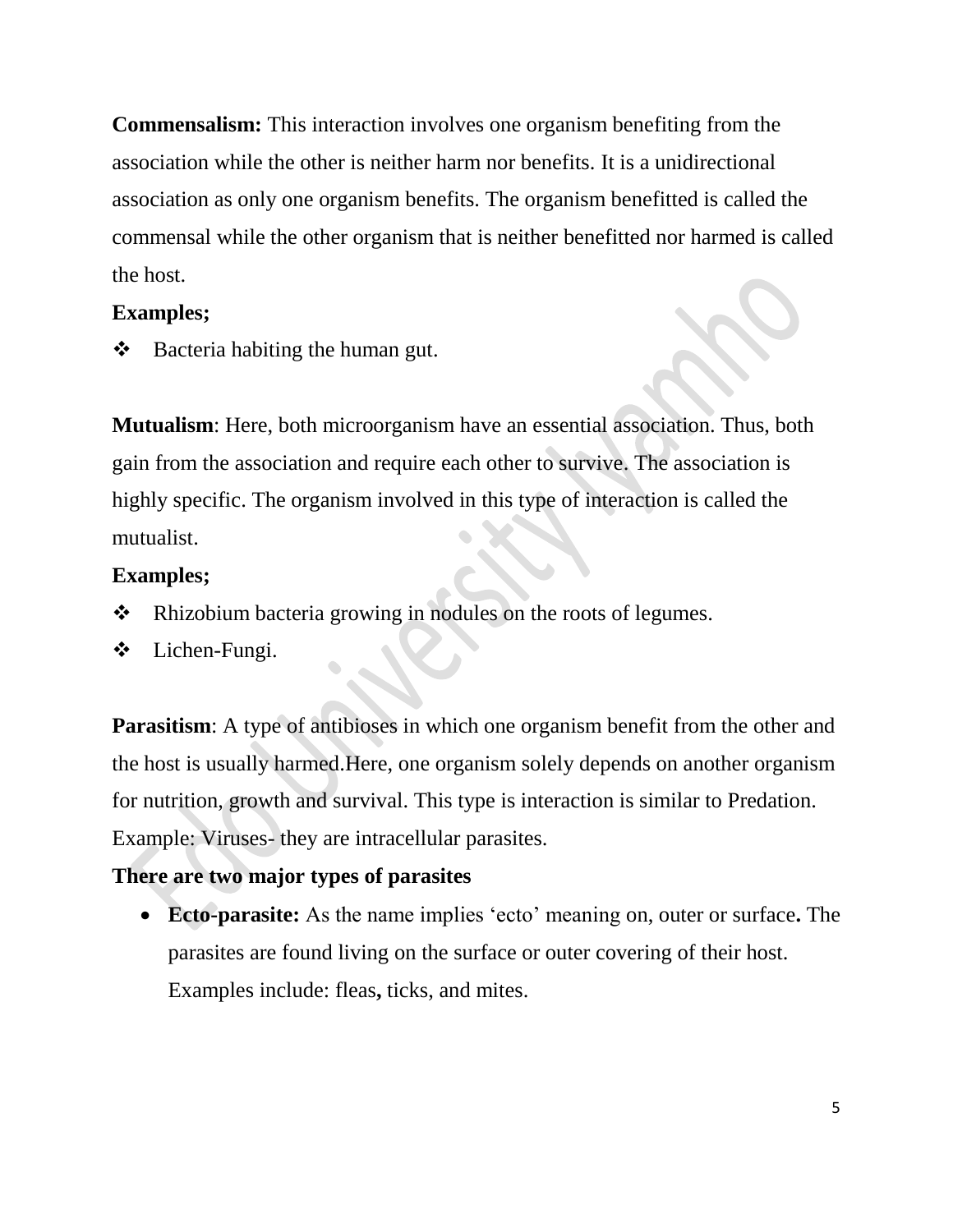**Endo-parasite:** This is the opposite of ecto-parasite. Here, the parasite resides inside or in the body of the host. Examples; parasitic worms such as tapeworm, guinea worm and pathogenic microorganisms**.**

**Neutralism:** In this type of relationship, the effect of interaction among microorganism is neutral hence the name 'neutralism'. Mostly occur in natural communities.

**Predation:** Is hunting another species for food. The hunting organism is termed the predator. The predator targets, attack and eventually kills its prey. This is a bilateral association. The predators are sometimes obligate or facultative that is they can perform their predatory role in more than one way. **Examples;**Members of predatory bacteria are called *Bdellovibrio.*

**Amensalism:** In this type of interaction, one organism is harmed while another is not due to the production of specific product by one of the organisms. For example; microbial antibiotics like penicillin produced by the fungus *Penicillum* inhibits the growth of organism. This is similar to Parasitism as it is unidirectional.

**Competition:** An association of diverse organisms in a population utilizing the same resources e.g.nutrient-water, vitamins etc. It is regarded as an important regulating factor of population size. Therefore, organisms involved in this interaction can both be harmed. For example; micro-organisms involved in lactic acid fermentation.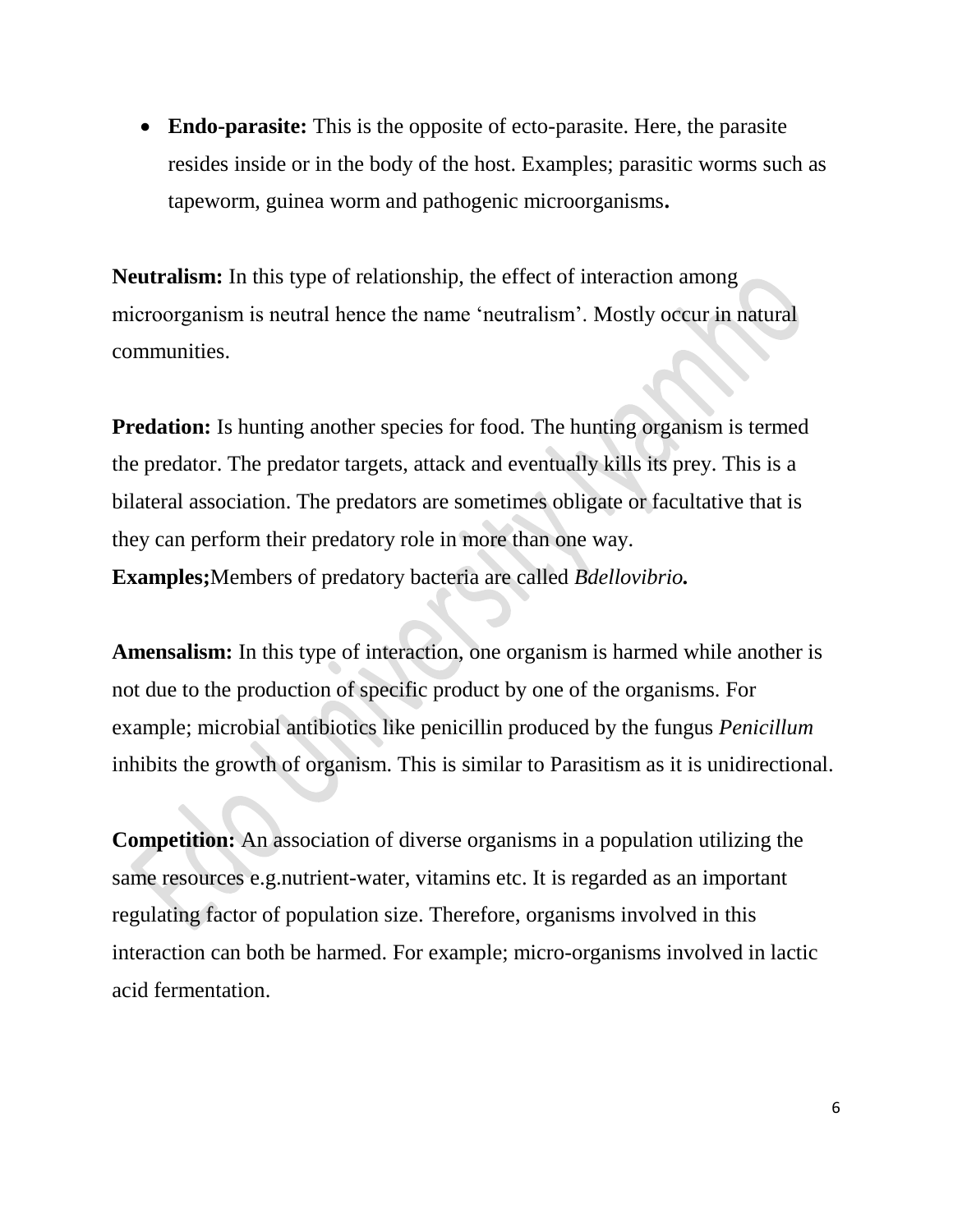**Cooperation:** This interaction is also a positive one like commensalism and mutualism but not obligatory interaction as mutualism. Both organisms can exist without the other.

**Example:** Azotobacter-Cellulomonas.

# **ARCHAEA MICROBES**

Archaea are genetically and biochemically dissimilar from bacteria. They were discovered in 1970 by Carl Woese. They are relatively small in size. They are prokaryotes. There are of four groups of Archaea:

- Methanogen
- Halophiles (extreme)
- Thermophiles (extreme)
- Psychrophiles (sulfate-reducing).

Examples of archaea are: Methanbrevibacter, Halobacterium.

# **Bacteria Microbes**

Bacteria are single-cell microbes. They are prokaryotes like ArchaeaBacteria grown in many types of habitats, as well as live on animals and plants. Some exist independently or in symbiotic relationship with other micro-organisms. Examples of bacteria are: Escherichia coli, Staphylococcus.

# **Fungi microbes**

Fungi is a member of the kingdom Fungi. They are eukaryotes. Bread yeast is an examples of fungi, they are sometimes referred to as molds and mushrooms. Fungi are microbes that have some of their members that are macroscopic. They are three basic types of fungi:

• Saprophytic fungi colonizes non- living organism like dead animals.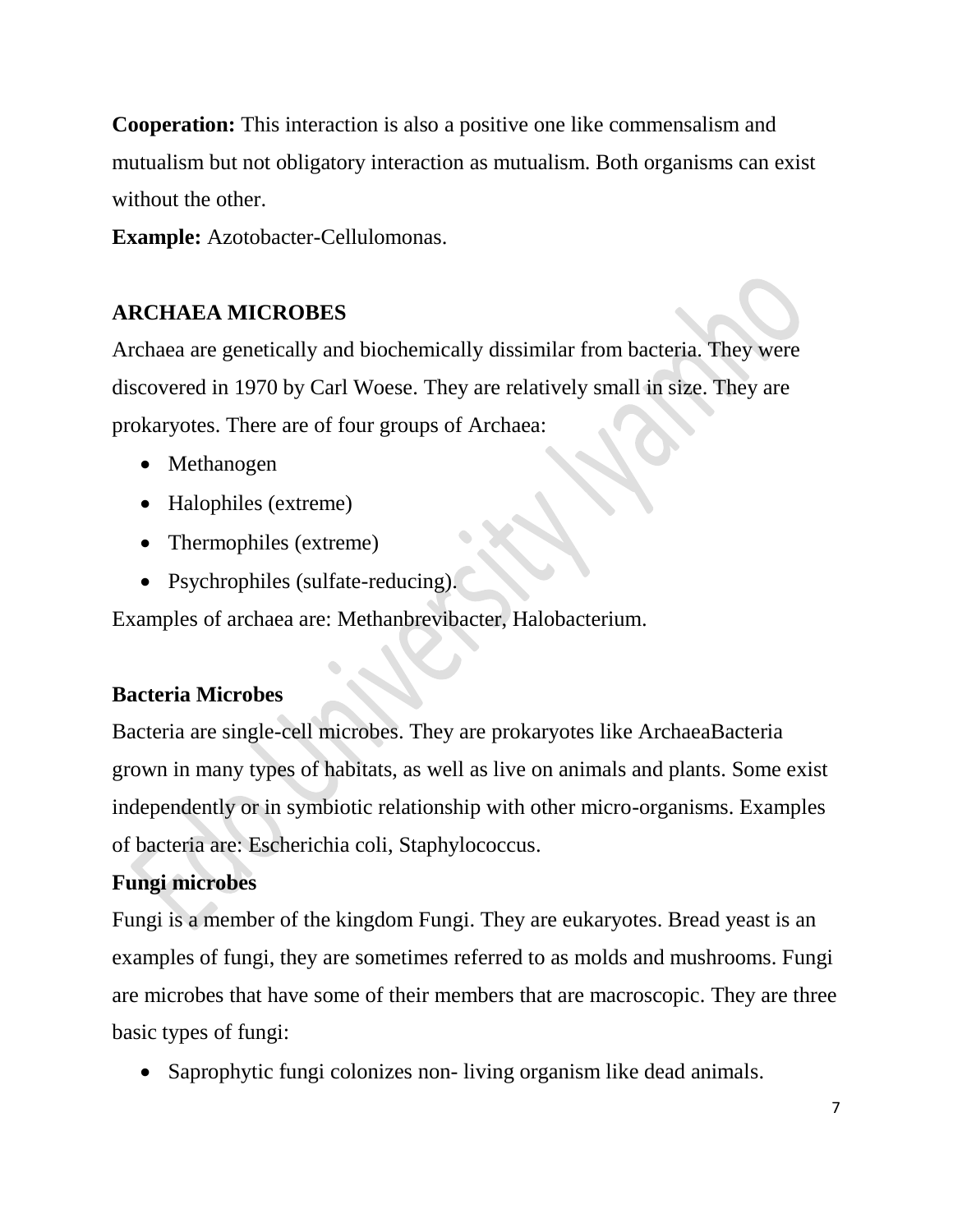- A parasitic fungus forms a symbiotic relationship with living organisms causing harm on their host.
- Symbiotic fungi are in symbiosis with other organism although no harm to the host. In some cases the relationship is has mutual benefit (mutualism).

### **Protists Microbes**

Protists are unicellular microbes. They can be found as multicellular organism. Examples are Dinoflagellate, *Euglena gracilis* etc.

There are three main sub-categories of Protists:

- Animal-like
- Plant-like
- Fungus-like

Fungus-like Protists have cell walls and reproduction is by spore formation.

# **Viruses' microbes**

Viruses can be described as microscopic infectious agents that are non-living. Viruses lack self- replicating abilities in the absence of a host cell. They are inactive outside the host cell hence are called non-living infectious agents. Viruses have a wide host range and are host specific. They infect other micro-organisms like bacterial cells (eg. Bacteriophages) and also human cells. Examples of viruses are Rabies Virus (dog), Poxvirus (man and animal) etc.

# **Effects of viruses**

- 1. Virus causes serious and deadly diseases e.g. Ebola.
- 2. It alters the body immune system.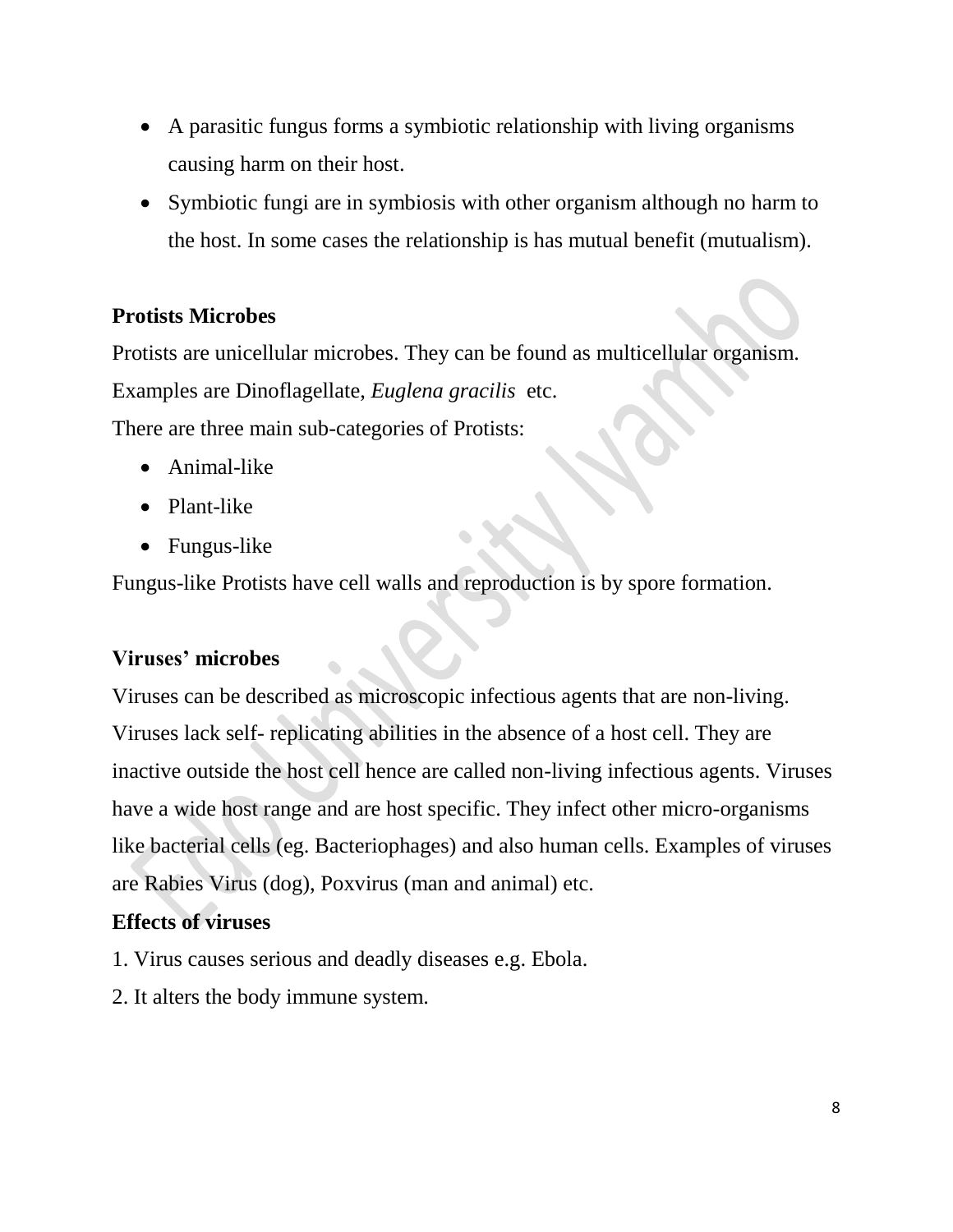### **Prions microbes**

Prions are proteins. Proteins are the fundamental components of living cells. They are similar to virus as both are non-living agents. Prions were discovered in 1943 to cause infectious diseases.

### **Features of Prions**

- 1. Proteinaceous infectious agents.
- 2. Highly resistant to heat,
- 3. Exhibits irradiation insensitivity.
- 4. Resistant to DNase and RNase.

# **ADAPTATION**

### **Biological Adaptation**

- Biological adaptation is also termed an Adaptive trait, is a contemporary trait in the historical description of an organism which preserves and progresses via natural selection.
- During the growth phase of organisms, phenotypic traits develop consequently to series of environmental problems.

### **Physiological Adaptation**

- These are adaptive structures present in an organism which supports specific biochemical reactions.
- Generalized functions as growth, temperature regulation, ionic balance are reflective of physiological adaptation.
- Some aspect of adjustment by micro-organism in their internal environment thereby maintaining a stable equilibrium or balance.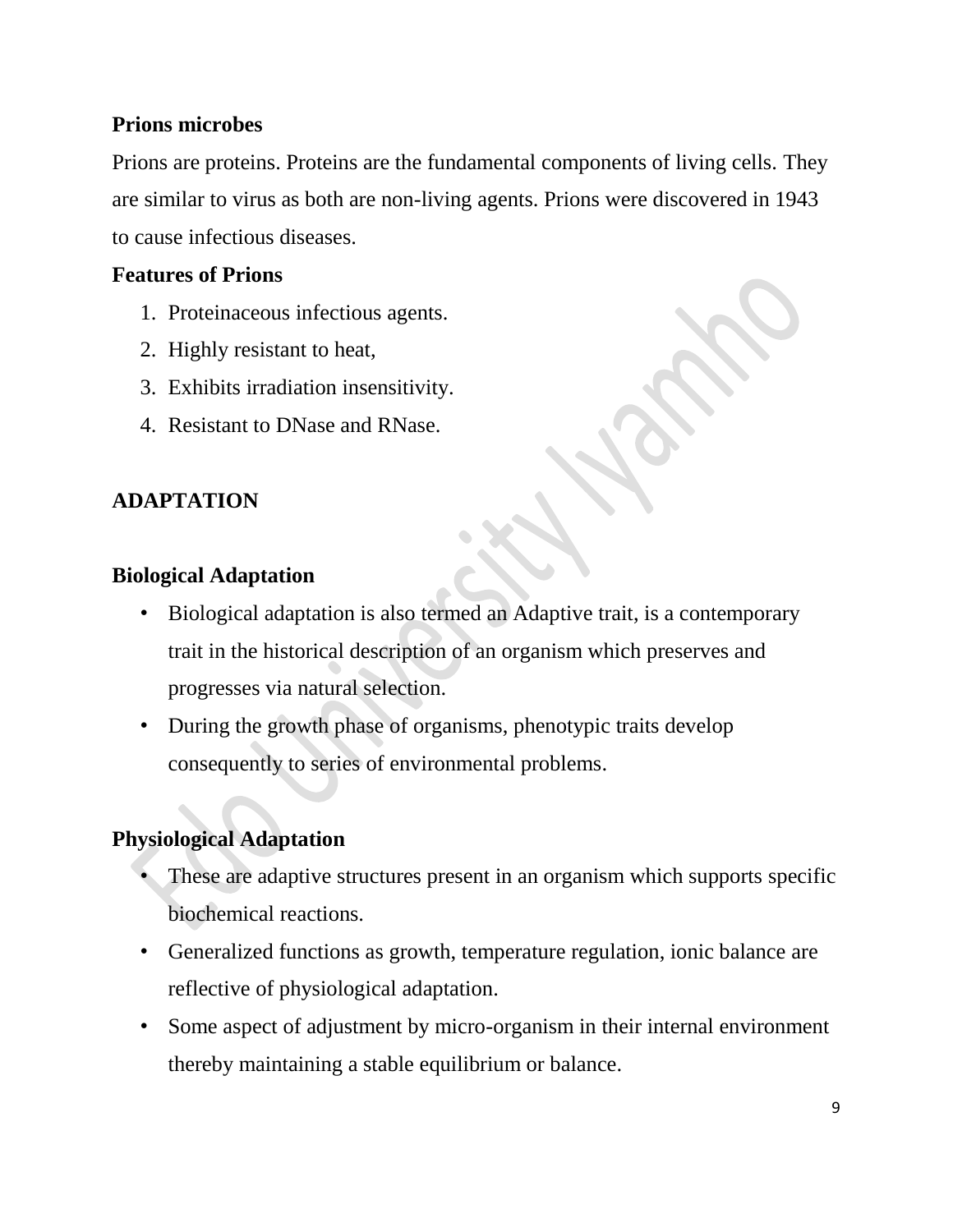### **Morphological Adaptation**

- These are specialized organelles possessed by organisms which contribute to its survival in its natural habitat (e.g. presence of flagellum).
- It is the survival limit of an organism in a given collections of habitats.

### **Genetic Adaptation**

- It described by the change in a population to a most adaptable phenotype in a given environment.
- It covers the behavioral pattern of an organism showing little observable effect on the reproduction of the organism.

### **Modes of microbial adaptation to their environment:**

- 1) Temperature and solute uptake
- 2) Genetic variation
- 3) The consequences of osmotic pressure on gene expression
- 4) pH homeostasis
- 5) Structures of microorganisms
- 6) Flexibility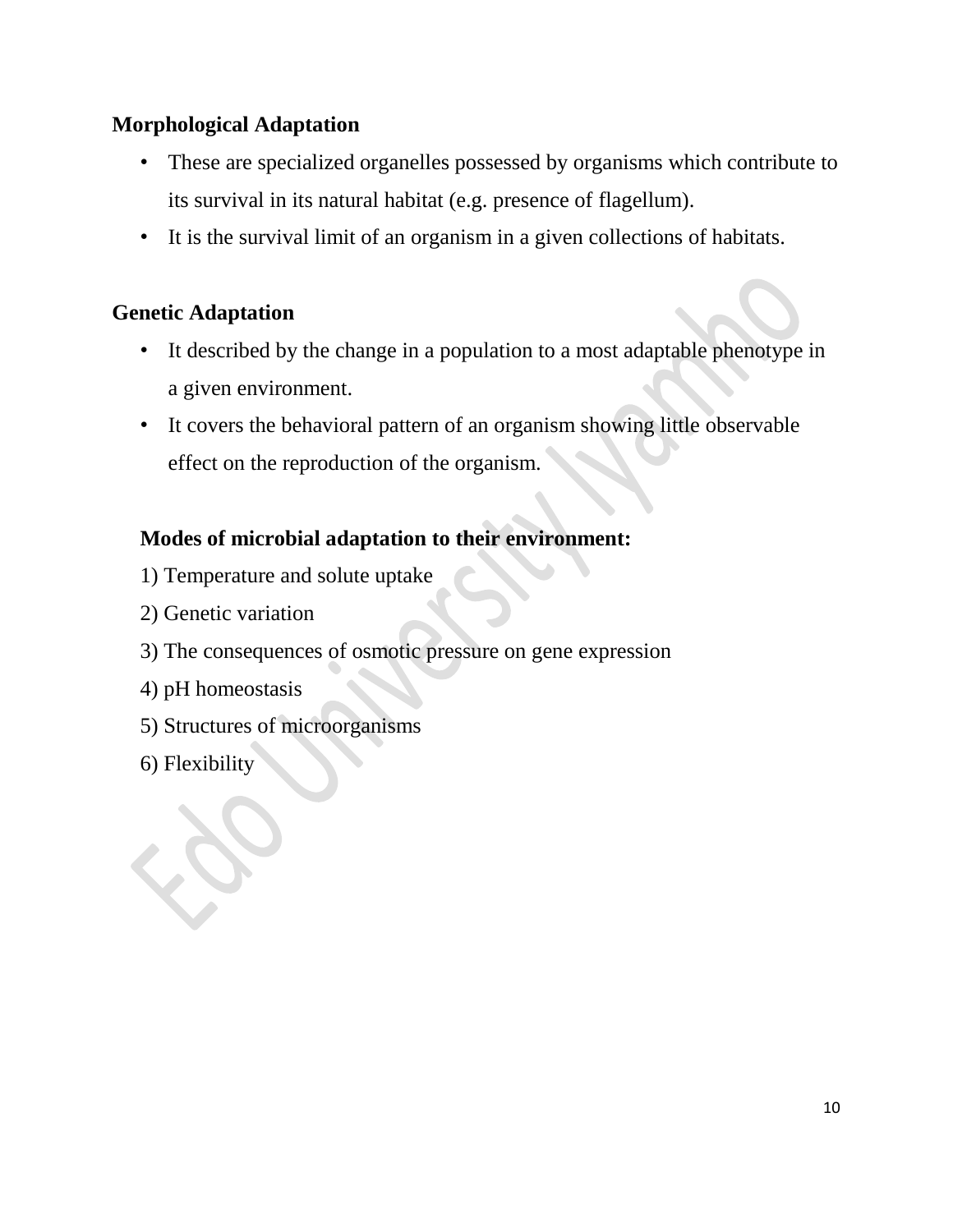# **ECOSYSTEM**

It is an interaction that takes place in the population of living organisms in unification with non-living aspects of the environment. Energy, water, nitrogen and soil minerals are other essential abiotic components of an ecosystem. Ecosystem are controlled both external and internal factors.

#### **Consequence of Ecosystem**

1. Ecosystem provides knowledge on the amount availability of solar energy.

2. Inter-relationships among organisms and their abiotic environment can be established.

4. Increased productivity.

### **Types of Ecosystems**

- 1. Freshwater Ecosystems
- 2. Terrestrial Ecosystems
- 3. Marine Ecosystems.

#### **FRESHWATER ECOSYSTEMS:**

- 1. It has relatively small area which includes lakes, rivers, streams and ponds.
- 2. It promotes life species.
- 3. Forms the base for food-web. Example; Plankton (small microscopic organisms)

4. They are can be divided into two: lentic and lotic. The latter comprises of running water while the former refers to still water.

#### **TERRESTRIAL ECOSYSTEMS**

- 1. It has many and diverse types of ecosystems. There are seven major types:
	- Tundra